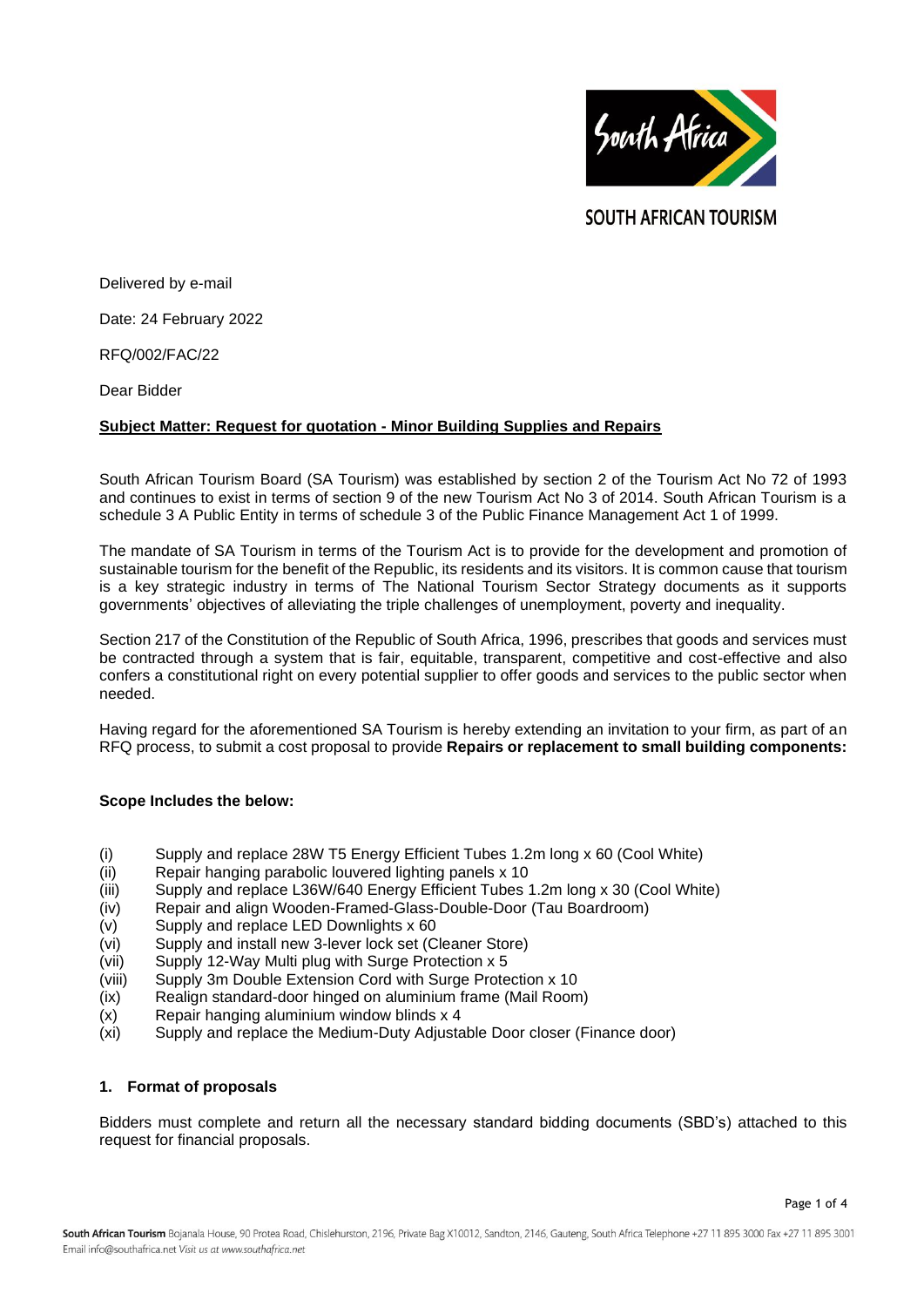Bidders are advised that their proposals should be concise, written in plain English and simply presented in the same order as indicted below:-

- (a) Cover letter introducing your firm and credentials, capacity, capability and experience for this assignment;
- (b) National Treasury Centralized Supplier Database (CSD) registration summary report with a valid tax status;
- (c) Valid certified copy of B-BBEE certificate;
- (d) Bidders must have specific experience and submit at least three recent references (in a form of written proof(s) on their client's letterhead including relevant contact person(s), office telephone & fax number, website and email address) where similar work were undertaken.
- (e) Overview of the methodology your firm will apply for this assignment;
- (f) Project/assignment approach and plan which outlines the activities to be undertaken during the process;
- (g) Outline of the qualifications and related experience of the proposed resources that will be assigned to the matter;
- (h) Financial proposal to deliver the assignment including any other cost SA Tourism should be aware off for the successful completion of the assignment;
- (i) Declaration of Interest SBD 4;
- (j) Preference Point Claim Form SBD 6.1;
- (k) Declaration of Bidder's Past Supply Chain Management Practices SBD 8; and
- (l) Independent Bid Determination SBD 9.

### **2. Evaluation Method**

The cost proposals will be evaluated on comparative price and B-BBEE level of contribution, using the 80/20 preference point system contemplated in the Preferential Procurement Regulations 2017 where 80 points will be awarded for price while 20 points will be allocated for preference points for BBBEE as prescribed in the regulations

The points for functionality and the points for B-BBEE level of contribution will be added together and the proposal from the bidder which meets the highest score will be deemed the preferred proposal.

Points for B-BBEE level of contribution will be awarded in accordance with the below table:-

| <b>B-BBEE</b> Status<br>Level<br><b>of</b><br><b>Contributor</b> | <b>Number of Points</b> |
|------------------------------------------------------------------|-------------------------|
|                                                                  | 20                      |
| $\overline{2}$                                                   | 18                      |
| 3                                                                | 14                      |
| 4                                                                | 12                      |
| 5                                                                | 8                       |
| 6                                                                | 6                       |
|                                                                  |                         |
| 8                                                                | 2                       |
| Non-compliant contributor                                        |                         |

Bidders are required to submit proof of B-BBEE Status Level of contributor. Proof includes original and valid B-BBEE Status Level Verification Certificates issued by a SANAS credited agency or certified copies thereof together with their price quotations, to substantiate their B-BBEE rating claims.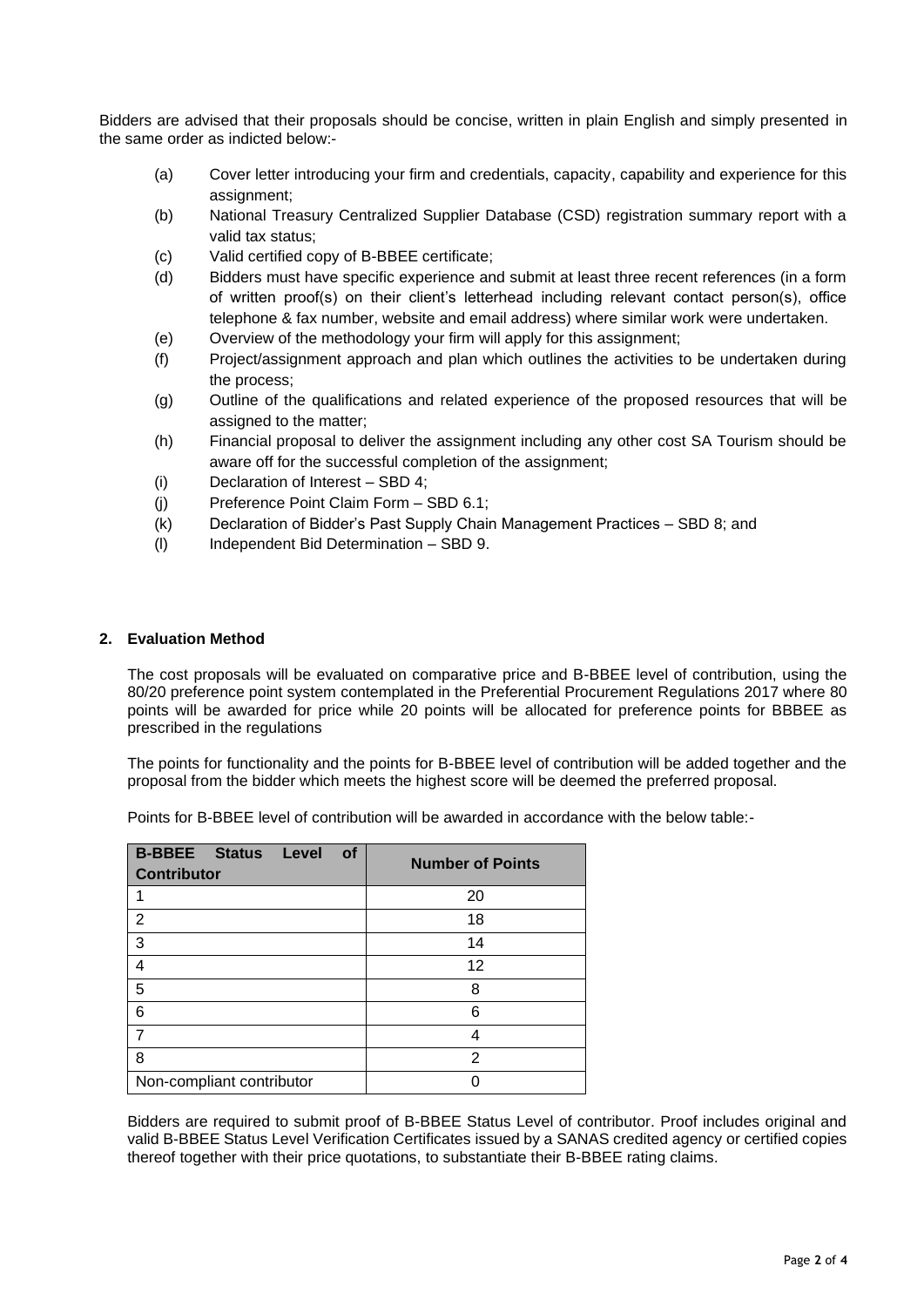In terms of the Generic Codes of Good Practice, an enterprise including a sole propriety with annual total revenue of R10 million or less qualifies as an EME. An EME is required to submit a sworn affidavit confirming their annual total revenue of R10 million or less and level of black ownership to claim points as prescribed by regulation 6 and 7 of the Preferential Procurement Regulations 2017.

The Codes define a QSE as any enterprise with annual total revenue of between R10 million and R50 million. A QSE is required to submit a sworn affidavit confirming their annual total revenue of between R10 million and R50 million and level of black ownership or a B-BBEE level verification certificate to claim points as prescribed by regulation 6 and 7 of the Preferential Procurement Regulations 2017

Bidders who do not submit B-BBEE Status Level Verification Certificates or Sworn affidavits, in the case of EME's and QSE's, or who are non-compliant contributors to B-BBEE do not qualify for preference points for B-BBEE but will not be disqualified from the bidding process. They will score points out of 80 for price only and zero (0) points out of 20 for B-BBEE.

# **3. National Treasury Centralized Supplier Registration and B-BBEE Certificates**

All bid submissions must include a copy of successful registration on National Treasury's Centralized Supplier Database (CSD) with a valid tax clearance status and an original or certified copy of a B-BBEE verification certificate (if you have been assessed).

Proposals which does not include these documents will not be considered.

### **4. Deadline for submission**

All proposals must be e-mailed, in PDF format, to [quotes@southafrica.net](mailto:sizakele@southafrica.net) no later than **12h00 on Friday 04 March 2022** and should remain valid for at least 45 days after the closing date.

### **5. Confidentiality**

The request for a cost proposal and all related information shall be held in strict confidence by bidders and usage of such information shall be limited to the preparation of the bid. All bidders are bound by a confidentially agreement preventing the unauthorized disclosure of any information regarding SA Tourism or of its activities to any other organization or individual. The bidders may not disclose any information, documentation or products to other clients without written approval of SA Tourism.

#### **6. Terms of engagement**

No service should be provided to SA Tourism and no amount will become due and payable by SA Tourism before an official purchase order has been issued to the supplier where service delivery will be within the specified time scale after the receipt of the official purchase order.

#### **7. Payments**

No advance payments will be made in respect of this assignment. Payments shall be made in terms of the deliverables as agreed upon and shall be made strictly in accordance with the prescripts of the PFMA (Public Finance Management Act, 1999. Act 1 of 1999).

The successful bidder shall after completion of the assignment, invoice SA Tourism for the services rendered. No payment will be made to the successful bidder unless an invoice complying with section 20 of VAT Act No 89 of 1991 has been submitted to SA Tourism.

Payment shall be made into the bidder's bank account normally 30 days after receipt of an acceptable, valid invoice.

### **8. Non-compliance with delivery terms**

The successful bidder must ensure that the work is confined to the scope as defined and agreed to. As soon as it becomes known to the bidder that they will not be able to deliver the services within the delivery period and/or against the quoted price and/or as specified, SA Tourism's sourcing specialist must be given immediate written notice to this effect.